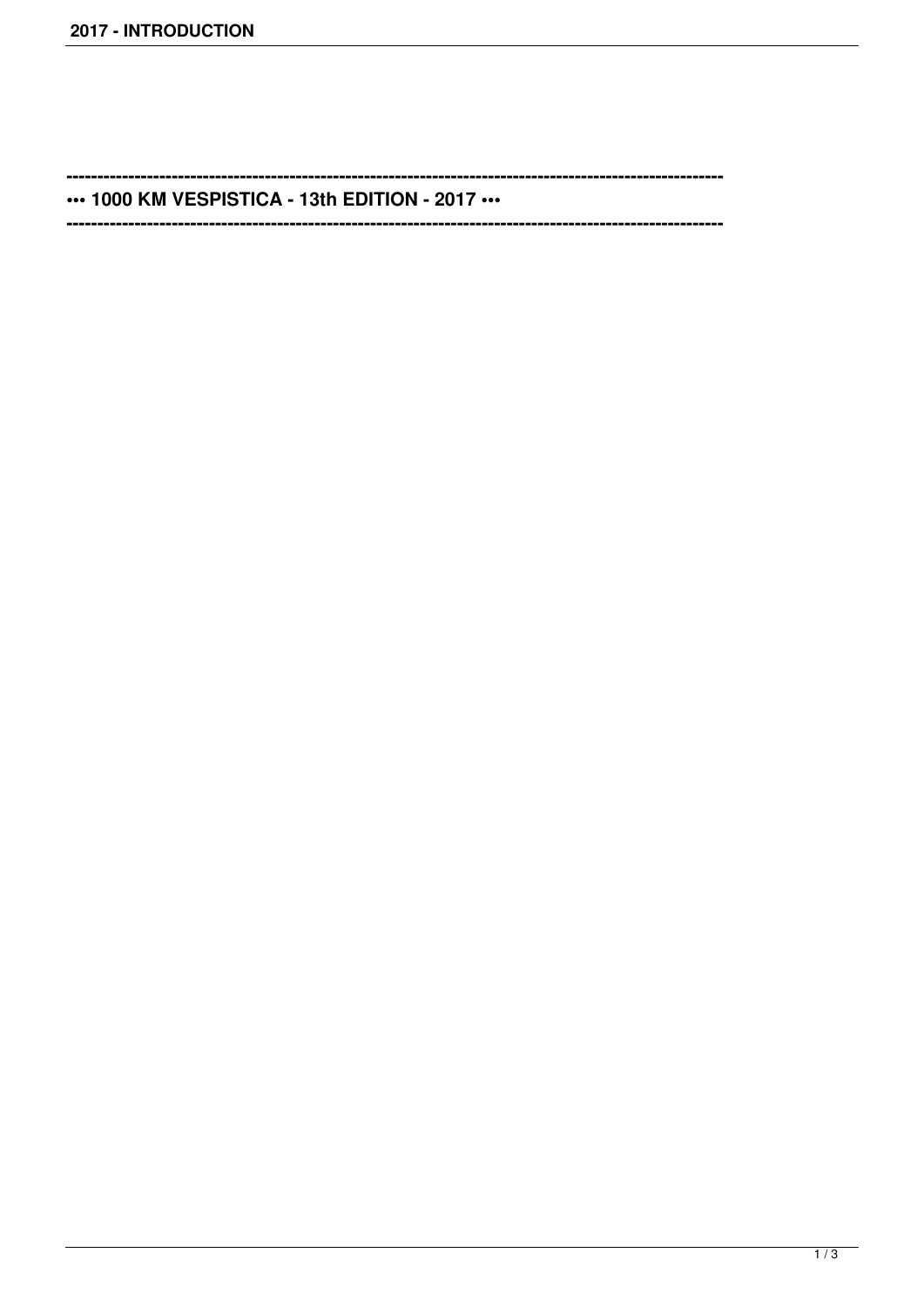















2 / 3